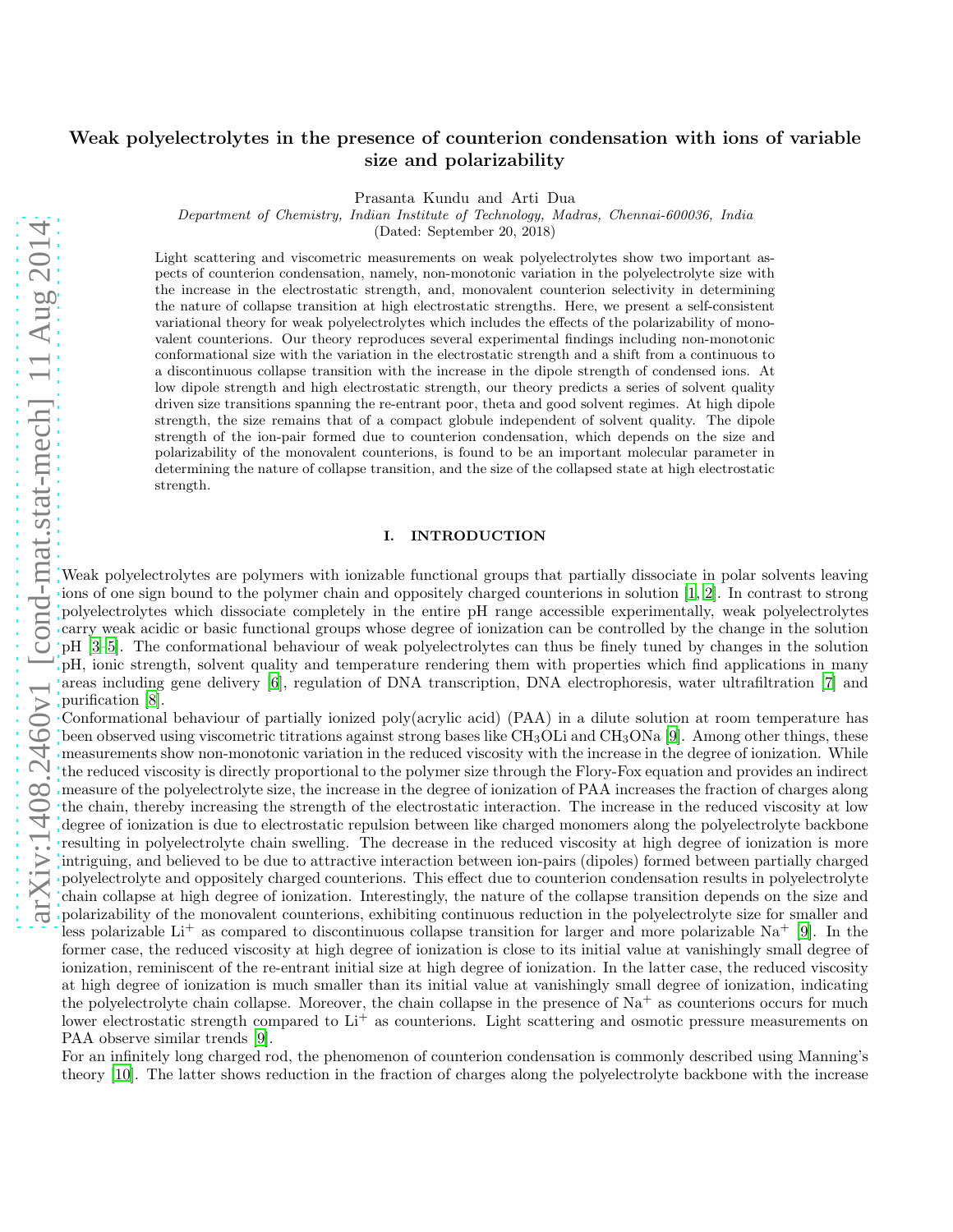in the dimensionless electrostatic strength,  $l_B/b$ , where  $l_B$  is the Bjerrum length and b is the effective distance between monomers. For a charged polymer, the theory of counterion condensation due to Manning is only applicable for stiff rod-like polyelectrolytes, where the persistence length of the chain is much larger than the chain length. The presence of the long-range electrostatic interactions in combination with the polymer elasticity make the phenomenon of counterion condensation in flexible polyelectrolytes much more complex than the Manning counterion condensation, and has been the focus of several analytical theories and simulations on strong polyelectrolytes [\[11](#page-13-9)[–17](#page-13-10)] . These studies predict nonmonotonic variation of the polyelectrolyte size as a function of the electrostatic strength. Simulations also observe the formation of ion-pair due to counter-ion condensation at high electrostatic strength [\[14](#page-13-11)[–17\]](#page-13-10). However, there is discrepancy in the nature of collapse transition at large electrostatic strength, which is found to be either discontinuous or continuous. In recent simulations of a polyelectrolyte chain in a poor solvent, for instance, the reduction in the polyelectrolyte size at high electrostatic strength is found to be continuous [\[14,](#page-13-11) [16](#page-13-12)]. The reduction in the chain size occurs via a sausage-like phase, and results in a re-entrant poor solvent size at high electrostatic strength [\[14](#page-13-11), [16\]](#page-13-12). Another recent simulation, on the other hand, observes a discontinuous chain collapse without the formation of a sausage-like phase, and argues that a continuous collapse transition is an artifact of finite size effects, arising from considering a short polyelectrolyte chain with very low degree of polymerization, N [\[17\]](#page-13-10). While it is not clear if  $N = 199$  and  $N = 120$  considered in references [\[14](#page-13-11)] and [\[16\]](#page-13-12) respectively represent chains with very low degree of polymerization, another theoretical study observing a discontinuous collapse transition suggests that the nature of collapse transition can shift from discontinuous to continuous by varying certain molecular parameters [\[11](#page-13-9)]. Although which molecular parameter can bring about such a shift is not clear, viscometric measurements on PAA with molar mass  $5.5 \times 10^5$  g mol<sup>-1</sup> ( $N \approx 7640$ ) provide evidence that even for chains with very high degree of polymerization the increase in the size and polarizability of the condensed counterions, corresponding to increase in dipole strength of the ion-pairs, shows a shift from a continuous to a discontinuous collapse transition [\[9\]](#page-13-7). These studies indicate that there are currently discrepancies between theory, simulation and experiment which need to be resolved.

In this work, we present a self-consistent variational theory which includes the effects of the dipole strength of the ion-pairs, formed between condensed counterions and oppositely charged monomers at high electrostatic strengths, in determining the nature of collapse transition in weak polyelectrolytes. The theory subsumes all previous results and unifies them in a single framework. In particular, a continuous reduction in the polyelectrolyte size with a re-entrant poor, theta or good solvent size at high electrostatic strength and a discontinuous collapse transition to compact globular state independent of the solvent quality observed independently in references [\[14](#page-13-11), [16\]](#page-13-12) and [\[17\]](#page-13-10) respectively are both captured in the present theory by just increasing the dipole strength of the ion pairs, in qualitative agreement with experiments [\[9](#page-13-7)]. The dipole strength of the ion-pairs, which depends of the size and polarizability of the condensed counterions at high electrostatic strength, emerges as an important molecular parameter in influencing the nature of collapse transition and the size of the collapsed state at high electrostatic strength.

The paper has been organized as follows. In Section II, a self-consistent variational theory to determine the size and fraction of charges of a weak polyelectrolyte is presented in the presence of counterion condensation. In Section III, the numerical solution of the coupled non-linear equations for the size and the fraction of charges is presented. The effects of counterion condensation in determining the fraction of charges along the polyelectrolyte backbone and conformational transitions of a weak polyelectrolyte as a function of the solution pH, solvent quality, electrostatic interaction strength  $l_B$ , the degree of polymerization for different values of the dipole strength are also discussed in Section III. Section IV provides a brief summary of the results. The details of the calculations are presented in Appendices A, B and C.

#### II. THEORY

The starting point of our calculation is the following expression for the Hamiltonian, which describes the conformation of a weak and flexible polyelectrolyte [\[12](#page-13-13), [18](#page-13-14)[–20\]](#page-13-15)

$$
\mathcal{H} = \mathcal{H}_0 + \mathcal{H}_2 + \mathcal{H}_3 + \mathcal{H}_c \tag{1}
$$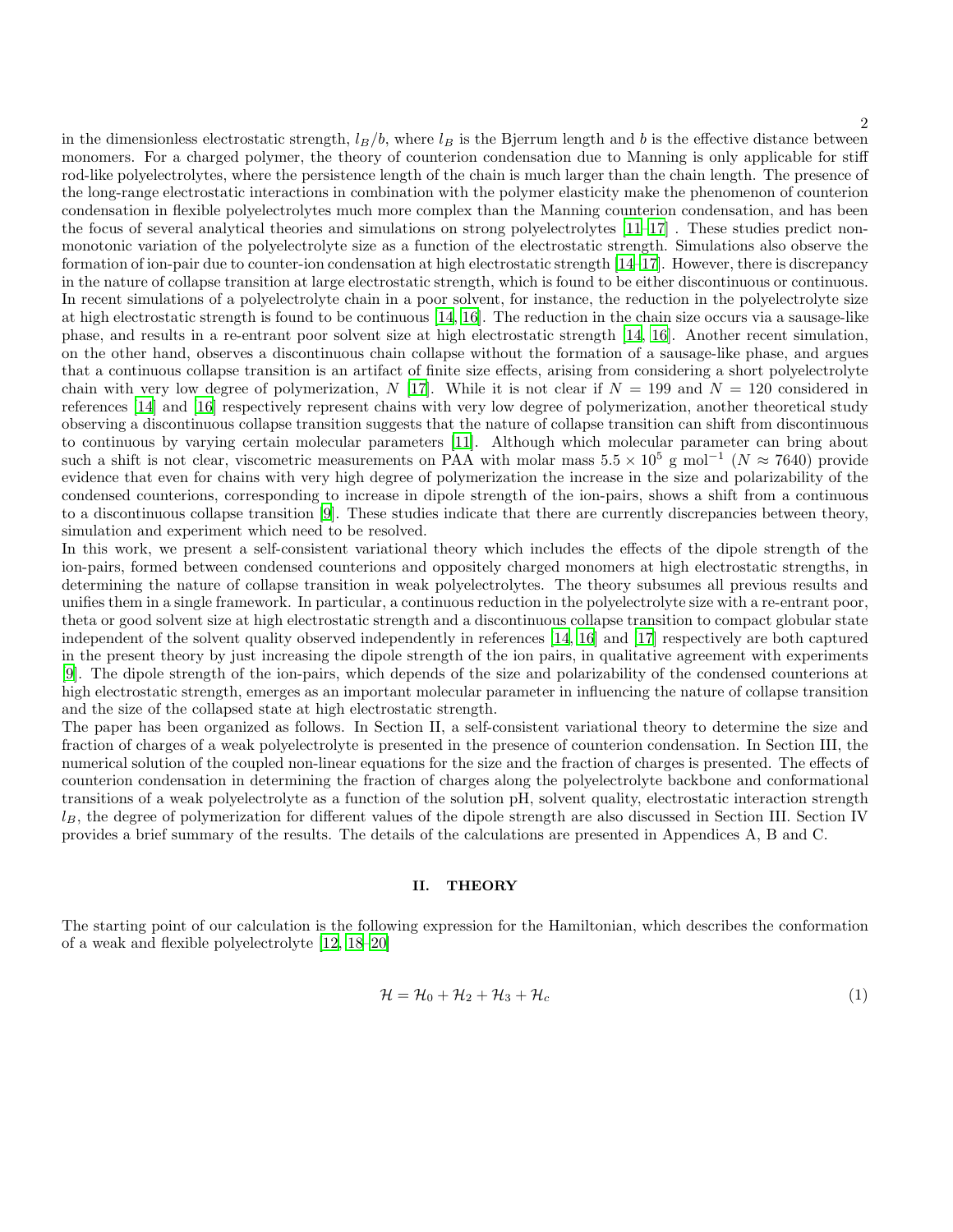and

$$
\beta \mathcal{H} = \frac{3}{2b^2} \int_0^N dn \left(\frac{\partial \mathbf{r}_n}{\partial n}\right)^2 + \frac{v_2}{2} \int_0^N dn \int_0^N dm \,\delta\left[\mathbf{r}_n - \mathbf{r}_m\right] + \frac{w}{6} \int_0^N dn \int_0^N dm \int_0^N dl \,\delta\left[\mathbf{r}_n - \mathbf{r}_m\right] \delta\left[\mathbf{r}_m - \mathbf{r}_l\right] + \frac{f^2 l_B}{2} \int_0^N dn \int_0^N dm \frac{e^{-\kappa|\mathbf{r}_n - \mathbf{r}_m|}}{|\mathbf{r}_n - \mathbf{r}_m|},
$$
(2)

where the polymer conformation is described by the position vector  $r_n$  of the *n*th monomer; b is the effective bond length or Kuhn length and  $N$  is the effective number of monomers. The first term describes the entropic elasticity of the chain; the second and the third terms represent the short range two-body and three-body interactions respectively;  $v_2$  and w represent the strengths of the two-body and three-body interactions respectively. The fourth term represents the long range screened Coulombic interactions, where f is the fraction of charges on the chain backbone.  $l_B = e^2/4\pi\epsilon k_BT$  is the Bjerrum length, where  $e$  is the elementary charge and  $\epsilon$  is the dielectric constant of the solvent. The Bjerrum length defines the length scale at which the electrostatic energy is of the order of  $k_BT$ . In the absence of salt,  $\kappa$  represents the inverse Debye screening length due to the presence of the oppositely charged counterions. Since the fraction of charges on the chain backbone depends on the pH of the solution, the expression for the inverse screening length is given by  $\kappa = (4\pi l_B(f\rho + 2(1-f)\rho))^{1/2}$ , where  $\rho$  is the density of monomers. The first term in the last expression is due to free counterions and the second term is due to the hydroxide (or methoxide) ions in hydrolysis of the polyelectrolyte backbone [\[21](#page-13-16)].

When counterions condense on the polyelectrolyte chain, they form ion-pairs (dipoles) with the oppositely charged monomers, with dipole moment  $P = ed$ , where d is the distance between the charge on the monomer and the oppositely charged counterion. The dipolar interaction, which is short ranged, modifies the strength of the two-body interaction [\[11](#page-13-9)]. From the Mayer f-function,  $f(r) = e^{-\beta U(r)} - 1$ , the strength of the two-body interaction term is given by [\[22](#page-13-17)]

<span id="page-2-0"></span>
$$
v_2 = -4\pi \int_0^\infty dr \, r^2 f(r) = 4\pi \int_0^\infty dr \, r^2 (1 - e^{-\beta U(r)}) \tag{3}
$$

Assuming that the condensed counterions only slightly perturb the repulsive and attractive interactions, the two-body interaction energy is given by  $U(r) = U_{rep}(r) + U_{att}(r) + U_{d}(r)$  [\[11\]](#page-13-9), where the first two terms represent the non-electric part of the interaction energies comprising of the hard core repulsion term and the weak attractive potential term respectively. The last term is due to the dipole interaction,  $U_d(r)/k_BT = -4\pi(1-f)^2 l_B^2 d^4/3 r^6$ , at distance r between the two dipoles [\[23\]](#page-13-18). For  $r < b$ ,  $U_{rep}/k_BT \gg 1$  and the only contribution to the above integral comes from the repulsive part of the potential. For  $r > b$ , on the other hand, the attractive part dominates and the only contribution to the above integral comes from the attractive part of the potential [\[22](#page-13-17)]. The calculation of the integral in Eq. [\(3\)](#page-2-0), thus, yields

$$
v_2 \approx v - \frac{16\,\pi^2\,(1-f)^2\,l_B^2\,d^4}{9b^3}.\tag{4}
$$

The details of the calculation are given in Appendix A. In the above expression,  $v$  is the strength of the excluded volume interaction in the absence of counterion condensation, the sign of which depends on the solvent quality. The sign of  $v$ is positive in good solvents and negative in poor solvents. In theta solvents  $v = 0$ .

It is to be noted that in writing the expression for  $U(r)$  in Eq. [\(3\)](#page-2-0), we have ignored the monopole-dipole interaction. Although both monopole-dipole and dipole-dipole interactions are short-ranged attractive interactions and scale as  $-f(1-f)l_B^2d^2/r^4$  and  $-(1-f)^2l_B^2d^4/r^6$  respectively and contribute at high  $l_B$ , the contribution from the dipolemonopole interaction is much smaller than the the dipole-dipole interaction interaction at small  $r$  and high  $l_B$  for two reasons. First, because dipole-dipole interaction is of much shorter range  $1/r^6$  and is more relevant at smaller r and high  $l_B$ ; second, the dipole-dipole strength,  $d^4(1-f)^2$ , is higher than the dipole monopole strength,  $d^2f(1-f)$  at large  $l_B$ . This is because as  $f$  get renormalized and become smaller at high  $l_B$  due to counterion condensation, the contribution from monopole-dipole interaction becomes smaller as it depends on  $f(1-f)$  compared to  $(1-f)^2$  dependence of the dipole-dipole interaction. Recent simulations have shown that an increase in  $l_B/b$  from one to slightly greater than one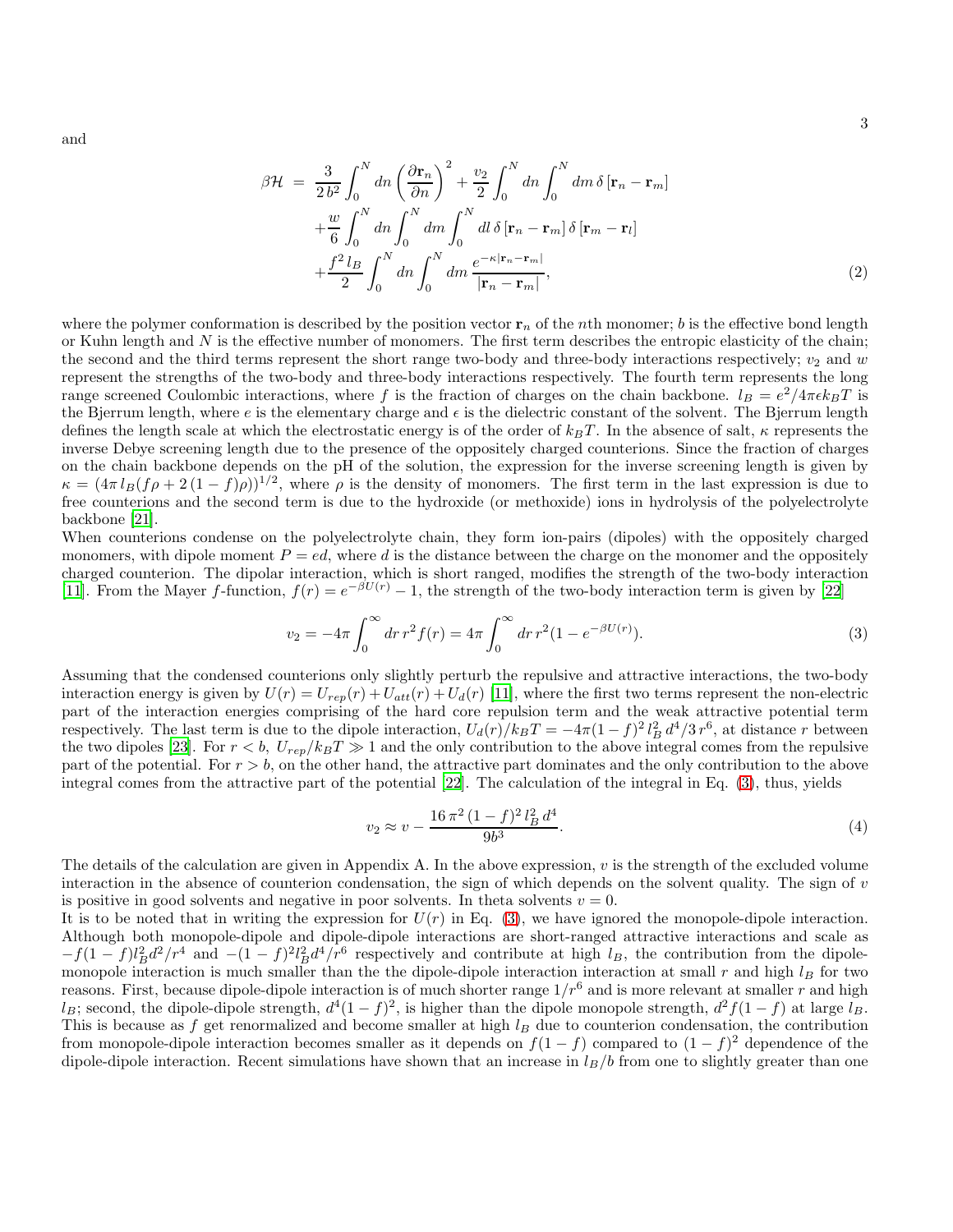leads to 80% condensation of oppositely charge ions to form dipoles [\[16](#page-13-12), [24\]](#page-13-19). This indicates the relevance of dipole-dipole interactions, which for this reason is usually ignored in comparison to monopole-dipole interactions [\[25](#page-13-20)].

Below, we use the uniform expansion method of Edwards and Singh [\[19](#page-13-21), [28](#page-13-22)], to determine the size of a polyelectrolyte chain in good, poor and theta solvents. The uniform expansion method is a self-consistent variational approach, originally used to determine the size of a neutral polymer in good solvents [\[19,](#page-13-21) [28\]](#page-13-22). It was later extended to study polyelectrolytes and polyampholytes in good [\[26](#page-13-23)] and poor solvents [\[18](#page-13-14), [20](#page-13-15), [27](#page-13-24)]. In the absence of any interaction term, the probability distribution of the chain end-to-end distance is Gaussian, and yields the mean square end-to-end distance as  $\langle \mathbf{R}_0^2 \rangle = N b^2$ . The uniform expansion method [\[19](#page-13-21)] defines a new step length,  $b_1 \gg b$ , such that the mean square end-to-end distance of the chain in the presence of the interaction terms is  $\langle \mathbf{R}^2 \rangle = N b_1^2$ . For this, it is required that the original Hamiltonian  $\mathcal{H}_0 = \frac{3}{2b^2} \int_0^N dn \dot{\mathbf{r}}_n^2$  is replaced with the reference Hamiltonian  $\mathcal{H}_1 = \frac{3}{2b_1^2} \int_0^N dn \dot{\mathbf{r}}_n^2$ . This method, which is routinely used to calculate the polymer size in the presence of the interaction terms, is outlined in the book by Doi and Edwards for a neutral polymer in a good solvent [\[28\]](#page-13-22). Using this method, the expression for the mean square end-to-end distance of a polyelectrolyte in different solvents in the presence counterion condensation is given by

$$
\langle \mathbf{R}^2 \rangle = \frac{\int \mathcal{D}[R_n] \mathbf{R}^2 \exp[-(\mathcal{H}_1 + (\mathcal{H}_0 - \mathcal{H}_1) + \mathcal{H}_2 + \mathcal{H}_3 + \mathcal{H}_c)]}{\int \mathcal{D}[R_n] \exp[-(\mathcal{H}_1 + (\mathcal{H}_0 - \mathcal{H}_1) + \mathcal{H}_2 + \mathcal{H}_3 + \mathcal{H}_c)]}.
$$
(5)

The last equation is the definition of  $\langle \mathbf{R}^2 \rangle$ , but by adding and subtracting  $\mathcal{H}_1$  from  $\mathcal{H}_0$ ,  $\langle \mathbf{R}^2 \rangle$  can be expanded in a perturbative series about the reference Hamiltonian  $\mathcal{H}_1$  to yield [\[18\]](#page-13-14).

<span id="page-3-0"></span>
$$
\langle \mathbf{R}^2 \rangle \langle \mathcal{H}_0 - \mathcal{H}_1 + \mathcal{H}_2 + \mathcal{H}_3 + \mathcal{H}_c \rangle - \langle \mathbf{R}^2 (\mathcal{H}_0 - \mathcal{H}_1 + \mathcal{H}_2 + \mathcal{H}_3 + \mathcal{H}_c) \rangle = 0.
$$
 (6)

Eqn. $(6)$  can be written as

<span id="page-3-3"></span>
$$
\left[\left\langle \mathbf{R}^{2}\right\rangle \left\langle \mathcal{H}_{0}-\mathcal{H}_{1}\right\rangle -\left\langle \mathbf{R}^{2}\left(\mathcal{H}_{0}-\mathcal{H}_{1}\right)\right\rangle \right]+\left[\left\langle \mathbf{R}^{2}\right\rangle \left\langle \mathcal{H}_{2}\right\rangle -\left\langle \mathbf{R}^{2}\left(\mathcal{H}_{2}\right)\right\rangle \right]+\left[\left\langle \mathbf{R}^{2}\right\rangle \left\langle \mathcal{H}_{3}\right\rangle -\left\langle \mathbf{R}^{2}\left(\mathcal{H}_{3}\right)\right\rangle \right] +\left[\left\langle \mathbf{R}^{2}\right\rangle \left\langle \mathcal{H}_{c}\right\rangle -\left\langle \mathbf{R}^{2}\left(\mathcal{H}_{c}\right)\right\rangle \right]=0.
$$
 (7)

We solve each of these terms, the details of which are provided in Appendix B. The resulting equation is given by

<span id="page-3-1"></span>
$$
1 - \alpha^2 + \frac{\sqrt{6} v N^{1/2}}{\pi^{3/2} \alpha^3 b^3} + \frac{1}{\alpha^6} + \frac{f^2 l_B N^{3/2} \Lambda(\kappa_0)}{6 \pi^2 b \alpha} - \frac{16 \sqrt{6} \pi^2 (1 - f)^2 l_B^2 d^4 N^{1/2}}{9 \pi^{3/2} b^6 \alpha^3} = 0,
$$
\n(8)

with

$$
\Lambda(\kappa_0) = \int_0^\infty dk_0 \int_0^1 dy \int_0^1 dx \, \frac{(1-x)^2 y^3 k_0^4 e^{-k_0^2 y (1-x)}}{(k_0^2 + \kappa_0^2)}
$$

where  $\alpha$  is a measure of the dimensionless average size given by  $\alpha = \sqrt{\frac{\langle \mathbf{R}^2 \rangle}{\langle \mathbf{R}^2 \rangle}}$  $\left\langle \mathbf{R}_{0}^{2}\right\rangle$  $=\frac{b_1}{b}$ , where  $\langle \mathbf{R}^2 \rangle$  is the average size of a polyelectrolyte in the presence of the interaction terms and  $\langle \mathbf{R}_0^2 \rangle$  is the average size of an ideal chain in the absence of the interaction terms;  $\kappa_0 = \kappa N^{1/2} b_1$  is the dimensionless inverse screening length;  $k_0 = k N^{1/2} b_1$ ,  $x = m/n$  and  $y = n/N$  are the dimensionless integration variables. The effective free energy of a polyelectrolyte chain can be obtained from Eq. [\(8\)](#page-3-1) by using the method of thermodynamic integration [\[18,](#page-13-14) [29](#page-13-25)]

<span id="page-3-2"></span>
$$
\beta F_{chain}(\alpha, f) = -\ln \alpha + \frac{\alpha^2}{2} + \left(\frac{2}{3\pi}\right)^{1/2} \frac{v N^{1/2}}{\pi b^3 \alpha^3} + \frac{1}{6\alpha^6} + \frac{f^2 l_B N^{3/2} \Lambda(\kappa_0)}{6\pi^2 b \alpha} - \frac{16\sqrt{6\pi} (1 - f)^2 l_B^2 d^4 N^{1/2}}{27 b^6 \alpha^3}.
$$
 (9)

In the method of thermodynamic integration, the change in the free energy can be obtained from the integration of the free energy gradient,  $\left(\frac{\partial F_{chain}(\alpha',f)}{\partial \alpha'}\right)$ , the minimization of which yields the equilibrium path connecting the two states. Thus, Eq. [\(9\)](#page-3-2) is obtained by using  $F_{chain}(\alpha, f) = \beta F_{chain}(\alpha_0, f) + \int_{\alpha_0}^{\alpha} \left( \frac{\partial F(\alpha', f)}{\partial \alpha'} \right)$  $d\alpha'$ , where  $\alpha_0$  is an arbitrary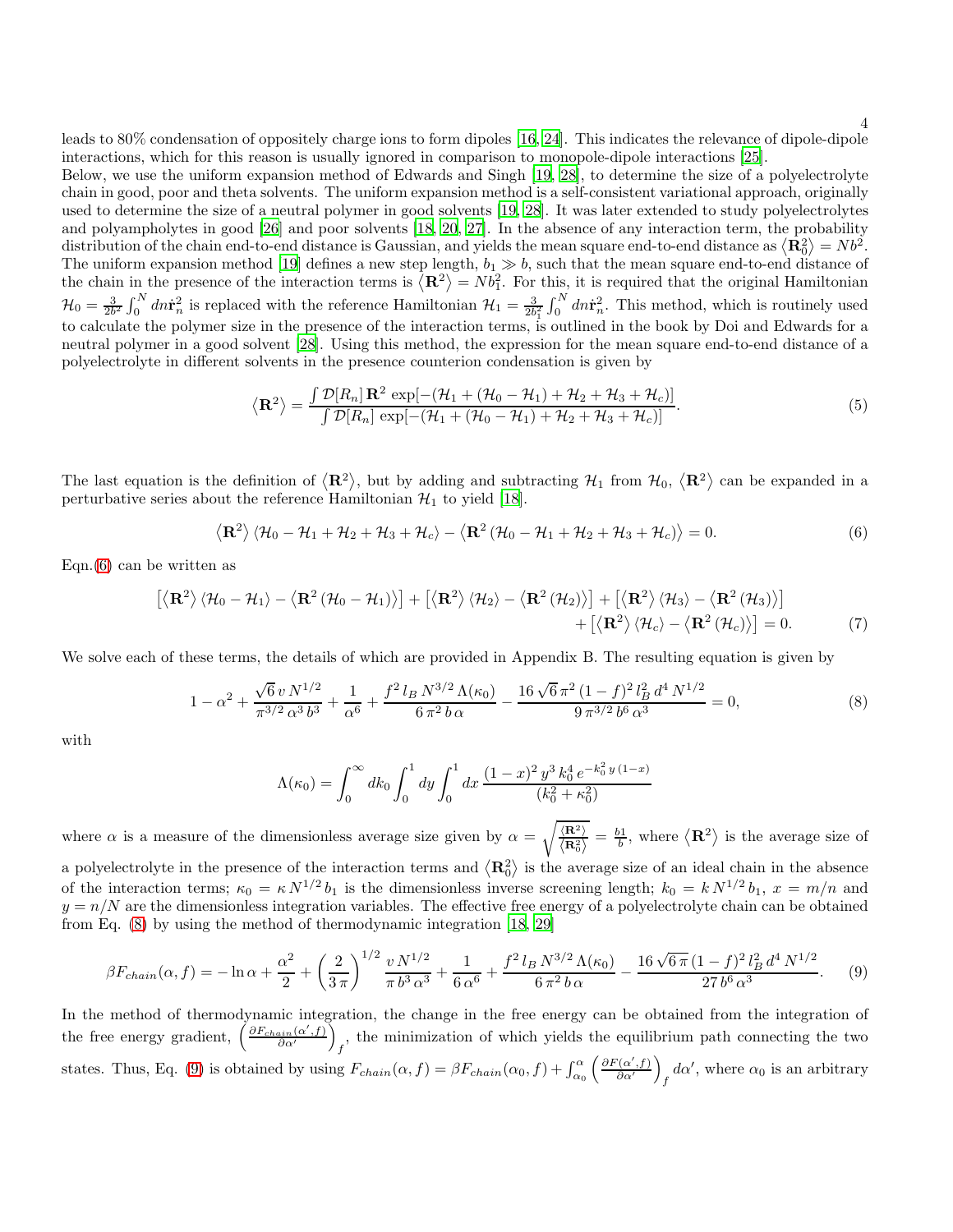5

reference state. The first two terms in Eq. [\(9\)](#page-3-2) are due to the entropic elasticity of the chain, the third term is due to the excluded volume interaction, which accounts for the solvent quality. The fourth term is due to the three-body repulsion interaction. The fifth term is due to the screened electrostatic interaction between charged monomers. The sixth term accounts for the dipolar interaction between ion-pairs formed between the charged monomers on the polyelectrolyte chain and the oppositely charged counterions. The electrostatic contribution to the free energy of the polyelectrolyte chain is, thus, given by

$$
\beta F_{el} = \frac{f^2 l_B N^{3/2} \Lambda(\kappa_0)}{6 \pi^2 b \alpha} - \frac{16 \sqrt{6 \pi} (1 - f)^2 l_B^2 d^4 N^{1/2}}{27 b^6 \alpha^3}.
$$
\n(10)

In the presence of counterion condensation, the fraction of charged monomers on the chain, given by f in Eq.  $(9)$ , are not fixed but depends on the pH of the solution. In a mean-field approximation the grand-canonical free energy for condensed and uncondensed counterions (CI) is given by

<span id="page-4-0"></span>
$$
\beta F_{CI}(\alpha, f) = N[f \log_{10} f + (1 - f) \log_{10} (1 - f) + f \mu] + \beta F_{el} + \beta F_{fl},\tag{11}
$$

where  $\mu = pH - pK_0$  and  $K_0$  is the intrinsic dissociation constant [\[1,](#page-13-0) [3](#page-13-2)[–5](#page-13-3)]. In the above equation, the first two terms are due to the ideal entropy of mixing of ionized and non-ionized monomers. The third term imposes a constraint of fixed pH by introducing a chemical potential coupled to the fraction of charged monomers. The fourth term corresponds to the screened electrostatic interaction energy of the monomers on the polyelectrolyte chain and the dipolar interaction between ion-pairs formed due to counterion condensation. The last term accounts for the charge density fluctuations of the uncondensed counterions. Within the Debye-Huckel mean field theory the latter is given by  $\beta F_{fl} = -V\kappa^3/12\pi$ [\[1](#page-13-0), [30\]](#page-13-26), where V is the solution volume. It is to be noted that  $F_{fluc}$  term in Eq. [\(11\)](#page-4-0) is the effective counterion-counterion electrostatic interaction energy contribution to the total free energy within the Debye-Huckel mean field approximation valid in dilute solutions [\[30\]](#page-13-26). Some of the key steps involved in obtaining the above expressions are summarized in Appendix C. The above equation, when minimized with respect to  $f$ , results in the following expression:

<span id="page-4-1"></span>
$$
N[\log_{10} \frac{f}{1-f} + pH - pK_0] + \frac{f l_B N^{3/2} \Lambda(\kappa_0)}{3 \pi^2 b \alpha} + \frac{f^2 l_B N^{3/2} \partial_f(\Lambda(\kappa_0))}{6 \pi^2 b \alpha} + \frac{32 \sqrt{6 \pi} (1-f) l_B^2 d^4 N^{1/2}}{27 b^6 \alpha^3} + N \left[ (2-f) \rho l_B^3 \pi \right]^{1/2} = 0. \tag{12}
$$

Eqs. [\(8\)](#page-3-1) and [\(12\)](#page-4-1) are the key equations of the present work. In what follows, we provide a numerical solution of these two coupled equations.

### III. RESULTS

To calculate the fraction of charges on the polyelectrolyte backbone and the size of the weak polyelectrolyte, the nonlinear coupled equations, given by Eqs.  $(8)$  and  $(12)$ , are solved numerically for the dimensionless size  $(\alpha)$  and the fraction of charges  $(f)$  respectively as a function of the dimensionless strength of the electrostatic interaction characterized by the Bjerrum length,  $l_B/b$ . This is done by keeping the dimensionless variables like the number of monomers, N, the density of monomers,  $\rho/b^3$ , the two-body interaction parameter representing the quality of solvent,  $v/b^3$ , the dipole interaction strength between two dipoles characterized by the distance between the charge on the monomer and oppositely charged counterions,  $d/b$ , pH and  $pK_0$  constant.

For a weak polyelectrolyte, the fraction of charges, f, on the polyelectrolyte backbone are not fixed, but depends on the solution pH  $[1, 3-5]$  $[1, 3-5]$  $[1, 3-5]$ . This is depicted in Fig.  $(1)$  which shows the variation of the fraction of charges, f, along the chain backbone as a function of the dimensionless Bjerrum length,  $l_B/b$  at different pH. At  $l_B/b = 0$ , when the electrostatic interaction between the charged monomers and the counterions is absent and only contribution to the free energy expression in Eq. [\(11\)](#page-4-0) is from the ideal entropy of mixing, Eq. [\(12\)](#page-4-1) suggests that  $pH = pK_0 + \log_{10} \frac{1-f}{f}$ . As expected, therefore, at very small value of the electrostatic interaction strength,  $l_B/b$ , the weak polyelectrolyte is fully ionized at very low pH, but show partial ionization at higher pH. With the increase in the Bjerrum length, the electrostatic interaction between oppositely charged counterions and monomers becomes important, as a result of which counterions begin to condense on the chain resulting in the reduction of the effective charge. At large Bjerrum length,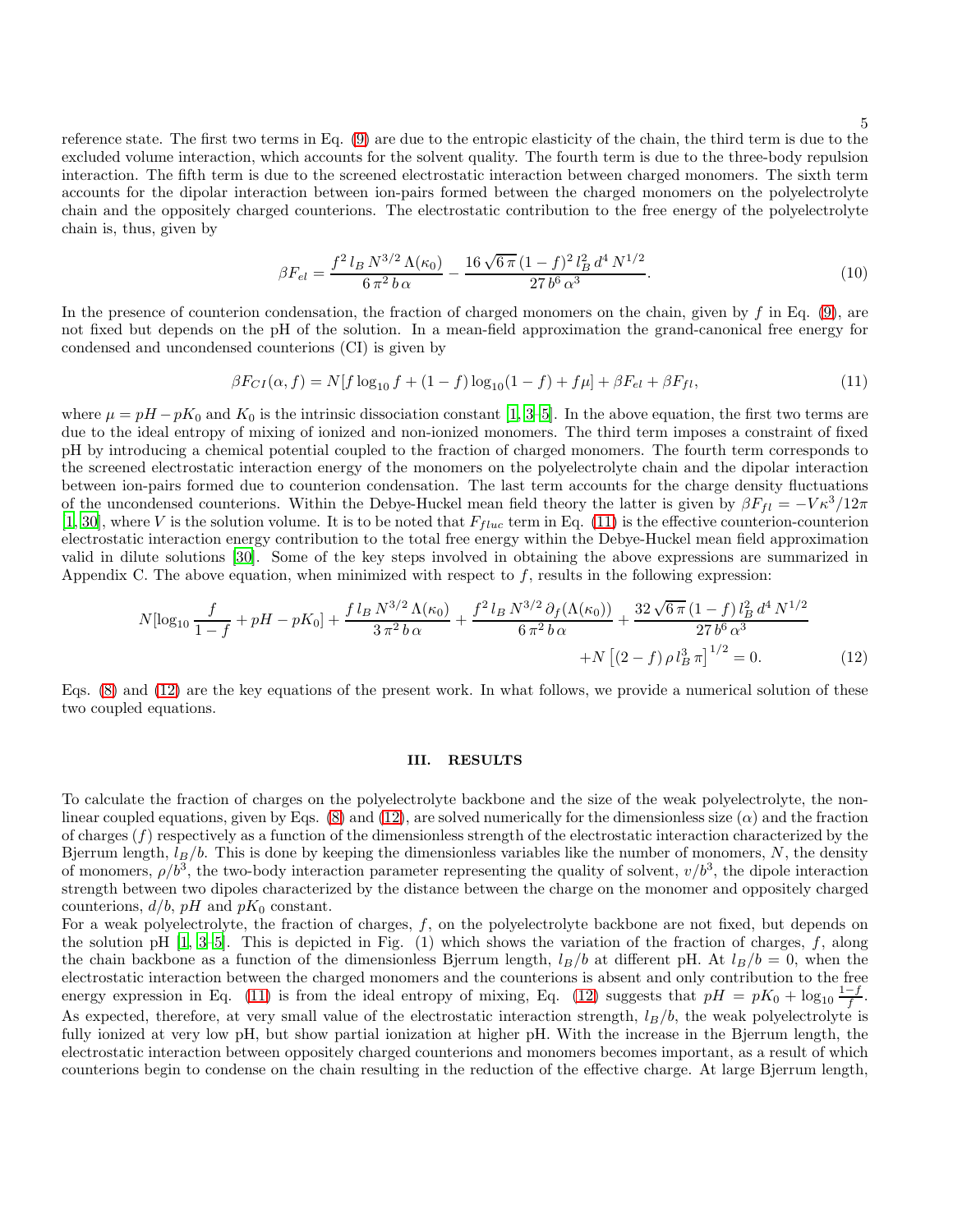

FIG. 1: The dependence of the solution  $pH$  on the variation of the fraction of charges on the polyelectrolyte backbone, f, as a function of the increase in the dimensionless strength of the electrostatic interaction characterized by the Bjerrum length,  $l_B/b$ , for  $N = 200$  (solid line) and 500 (dashed line),  $\rho/b^3 = 0.001$ ,  $v/b^3 = -0.2$  and  $pK_0 = 4$  and (a)  $d/b = 0.01$ , (b)  $d/b = 0.5$ . As expected, the fraction of charges on the chain backbone are higher at low  $pH$  compared to the higher values. The fraction of charges reduce continuously with the increase in the electrostatic strength due to counterion condensation at high electrostatic strength.

all the counterions condense on the chain resulting in the zero effective charge [Fig. (1a)]. Fig. (1) shows that the fraction of charges reduce faster for a solution at higher pH as the chain is only partially charged as compared to very low pH when the chain is fully charged.

With the increase in the dipole strength, Fig. (1b), there is reduction of the fraction of charges. However, the effective charge is very close to zero but not exactly zero. The values of the effective charge at large  $l_B/b$ , for instance, are  $f = 0.034$  and  $f = 0.02$  for  $N = 200$  and  $N = 500$  respectively in Fig. (1b). A possible reason for this can be that at high dipole strength,  $d/b$ , the attractive interaction between dipoles [the fourth term in Eq. [\(12\)](#page-4-1)] dominates. This results in a compact globular state which is expected to form faster when the dipole strength is high compared to when it is low. At high dipole strength, therefore, the formation of the compact globular state can prevent counterion condensation to reduce the effective charges to zero. This also shows that at high electrostatic strength, the coupling of the fraction of charges with the polyelectrolyte size, governs the phenomenon of counterion condensation.

To understand the effects of the degree of polymerization  $[Fig. (2)]$ , solvent quality  $[Fig. (3)]$  and solution pH  $[Fig. (4)]$ on the conformational behaviour of weak polyelectrolytes, Figs.  $(2)-(4)$  show the variation of the dimensionless size,  $\alpha$ , as a function of the electrostatic interaction strength,  $l_B/b$ . A common feature of all three plots is the non-monotonic variation in the polyelectrolyte size with the increase in the electrostatic interaction strength. At  $l_B/b = 0$ , the size of the chain is determined by the quality of solvent, which is a globular  $\left[\alpha < 1\right]$  state corresponding to  $\alpha \approx bN^{1/6}/v^{1/3}N^{-1/6}/b^3$ [Fig. (2)]. In this limit, the size is determined by the balance of the third and fourth terms in Eq. [\(8\)](#page-3-1). With the increase in the electrostatic interaction strength  $l_B/b$ , the polyelectrolyte size swells to a rod-like state  $[\alpha \gg 1]$  due to electrostatic repulsion between like-charged monomers on the chain, given by the fifth term in Eq. [\(8\)](#page-3-1). The increase in N leads to much larger increase in the size resulting in a more extended rod-like state [Fig. (2)].

When  $l_B/b \geq 1$ , counterions begin to condense on the polyelectrolyte backbone resulting in the formation of ionpairs between charged monomers and oppositely charged counterions, thereby reducing the effective charge of the polyelectrolyte. The reduction in the fraction of charges due to counterion condensation reduces the repulsive strength of the electrostatic interaction [fifth term in Eq. [\(8\)](#page-3-1)], as a result of which the size of the polyelectrolyte gradually shrinks. At large Bjerrum length, when the effective charge on the polyelectrolyte is close to zero, the chain shrinks to its original size. The latter corresponds to a re-entrant globular state in poor solvents at high  $l_B/b$  [Fig. (2a)]. This occurs when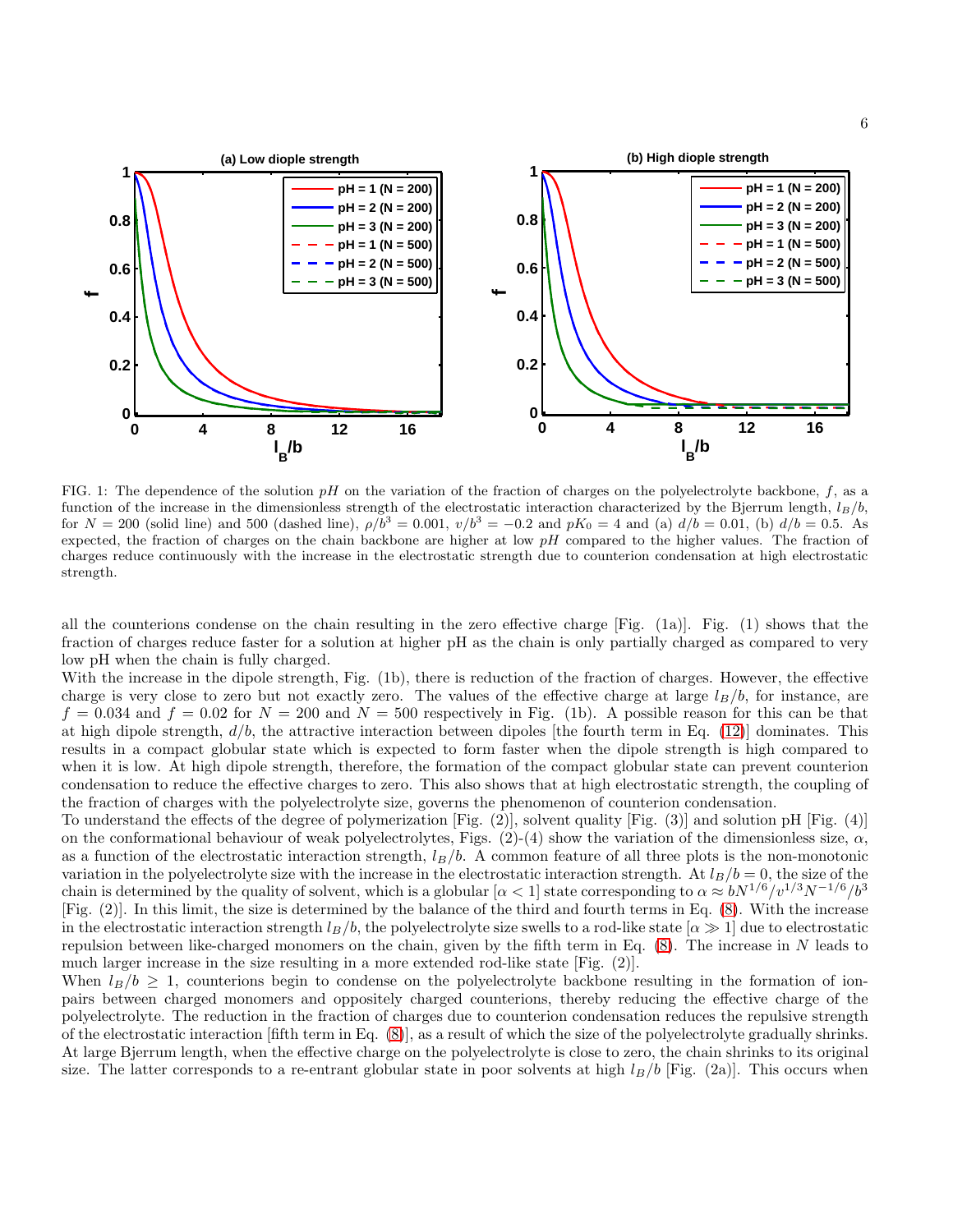

FIG. 2: Dependence of the degree of polymerization on the variation of the dimensionless size  $\alpha$  as a function of the dimensionless electrostatic strength,  $l_B/b$ , for  $N = 50$  (red), 100 (blue), 200 (green) and 500 (magenta),  $\rho/b^3 = 0.001$ ,  $v/b^3 = -0.2$ ,  $pK_0 = 4$ ,  $pH = 1$ , and (a)  $d/b = 0.01$ , (b)  $d/b = 0.5$ . At low dipole strength (a), the reduction in the polyelectrolyte size from the extended state is continuous and the reduced size at high electrostatic strength shows re-entrant poor solvent size. At high dipole strength (b), the collapse transition is discontinuous and the collapsed size is a compact globular state independent of the solvent quality. In the latter cases, a discontinuous transition is observed even for low degree of polymerization. The inlets of (a) and (b) show  $log(\alpha)$  versus  $log(N)$  plots at  $l_B/b = 20$ . The inlet of (a) shows that  $\alpha \propto N^{-1/6}$  corresponding to a re-entrant globular state at high  $l_B/b$ . The inlet of (b) shows that  $\alpha \propto N^{-1/6}$  corresponding to a collapsed globular state at high  $l_B/b$ . Although the slopes in both cases are the same, the difference is in the values of the intercept which is lower in (b) compared to (a)

the strength of the dipole interaction is low, as a result of which the contribution from the attractive dipole interaction [sixth term in Eq. [\(8\)](#page-3-1)] is insignificant. At low dipole strength, therefore, the reduction in the chain size at large  $l_B/b$ is continuous and shows a re-entrant poor solvent state with the size comparable to the original size at  $l_B/b = 0$  [Fig. (2a)]. The latter is depicted in the inlet of Fig. (2a) which shows that  $\alpha \propto N^{-1/6}$ .

At high dipole strength [Fig. (2b)], counterion condensation sets in at  $l_B/b \ge 1$ , which results in the reduction of the fraction of charges on the polyelectrolyte backbone. As a result of this, the repulsive strength of the electrostatic interaction [fifth term in Eq. [\(8\)](#page-3-1)] reduces resulting in the shrinkage of the polyelectrolyte size. The initial shrinkage in the polyelectrolyte size occurs due to charge renormalization because of counterion condensation. With the further increase in  $l_B/b$ , the attractive interaction between dipoles [sixth term in Eq. [\(8\)](#page-3-1)] overcomes the reduced strength of repulsive electrostatic interaction [fifth term in Eq. [\(8\)](#page-3-1)], resulting in an abrupt shrinkage of the polyelectrolyte size to a compact globular state. At high dipole strength, therefore, the chain collapse to compact globular state is discontinuous [Fig. (2b)], and occurs due to attractive dipole interactions between ion-pairs formed due to condensed counterions. The scaling of the polyelectrolyte size with respect to N at high  $l_B/b$  is depicted in the inlet of Fig. (2b) which shows that  $\alpha \propto N^{-1/6}$  corresponding to a compact globular state. The fact that the compact globular size is less than the re-entrant globular size is captured by the intercept of  $log(a)$  versus  $log(N)$  plot [inlet of Fig. (2b)] which is less compared to the re-entrant globular state [inlet of Fig. (2a)]. Interestingly, Fig. (2b) shows that at high dipole strength the nature of conformational transition at high  $l_B/b$  is discontinuous even for low N. This point is discussed in more detail later. Fig. (3) shows the non-monotonic variation of the dimensionless size  $\alpha$  as a function of the solvent quality. As before, at  $l_B/b = 0$  the size of the chain is determined by the quality of solvent, which is in coiled  $[\alpha > 1]$ , ideal coiled  $[\alpha \approx 1]$  or globular  $\alpha < 1$  state corresponding to good  $[v > 0]$ , theta  $[v = 0]$  or poor  $[v < 0]$  solvents respectively. In this limit, the size is determined by the balance of the first four terms in Eq. [\(8\)](#page-3-1) which yields  $\alpha \propto N^{1/10}$ ,  $\alpha \propto N^{0}$  and  $\alpha \propto N^{-1/6}$  for good, theta and poor solvents respectively. With the increase in the electrostatic interaction strength  $l_B/b$ , irrespective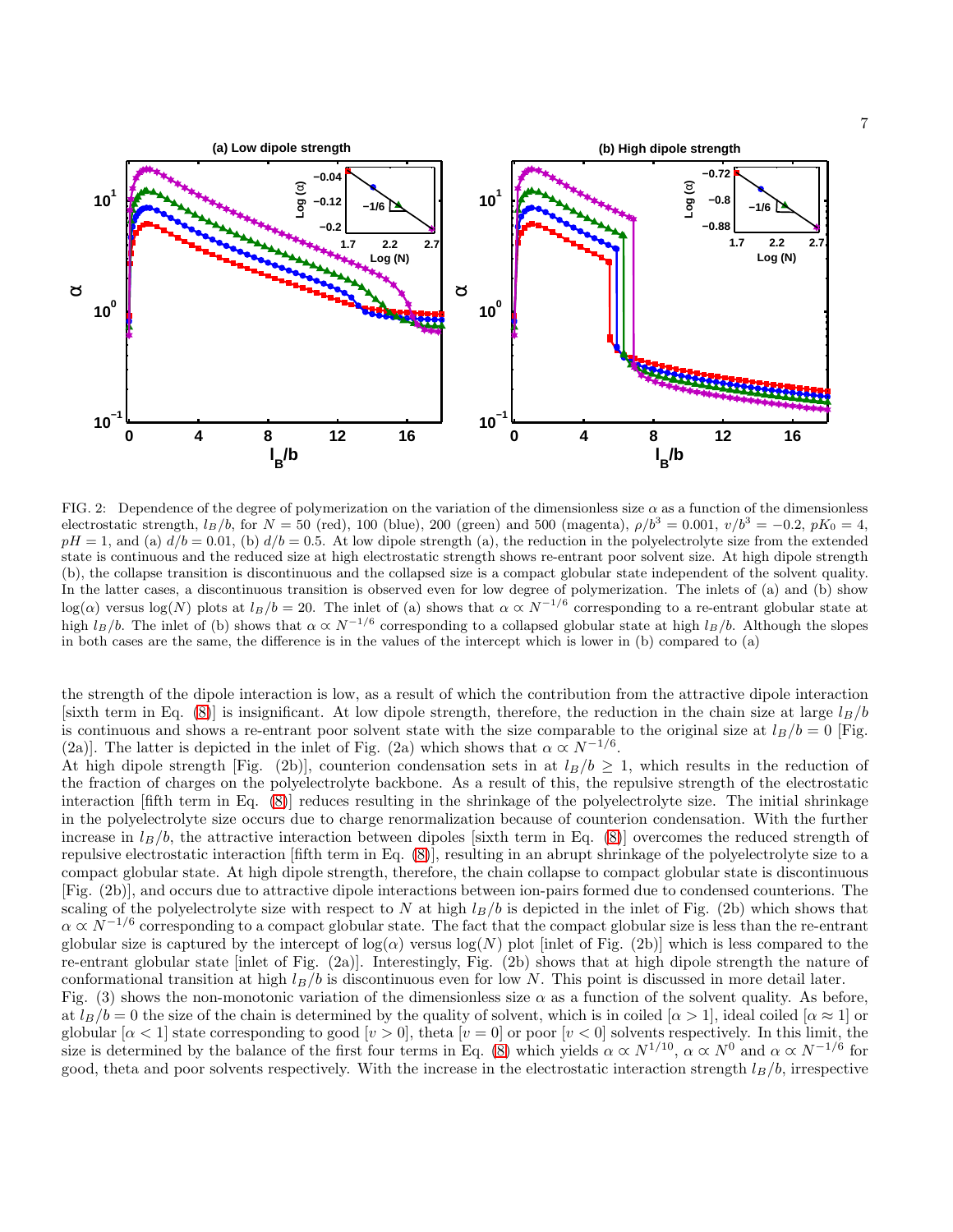

FIG. 3: Dependence of the solvent quality on the variation of the dimensionless size  $\alpha$  as a function of the dimensionless electrostatic strength,  $l_B/b$ , for  $N = 100$ ,  $\rho/b^3 = 0.001$ ,  $v/b^3 = -0.2$  (red), 0 (blue) and 0.2 (green),  $pH = 2.5$ ,  $pK_0 = 4.0$  and (a)  $d/b = 0.01$ , (b)  $d/b = 0.5$ . A non-monotonic conformational behaviour is observed with the increase in the electrostatic strength. At low dipole strength (a), the reduction in the polyelectrolyte size from the extended state is continuous and the reduced size at high electrostatic strength shows re-entrant poor (red), theta (blue) and good (green) solvent size. At high dipole strength (b), the collapse transition is discontinuous and the collapsed size is a compact globular state independent of the solvent quality. The inlets of (a) and (b) show  $log(\alpha)$  versus  $log(N)$  plots at  $l_B/b = 20$  for poor (red), theta (blue) and good (green) solvents. The inlet of (a) shows that  $\alpha \propto N^{-1/6}$ ,  $\alpha \propto N^{-1/100} \approx N^0$  and  $\alpha \propto N^{1/10}$  corresponding to a re-entrant globular, ideal coil and coiled state at high  $l_B/b$  respectively. The inlet of (b) shows that  $\alpha \propto N^{-1/6}$  corresponding to a collapsed globular state at high  $l_B/b$ independent of solvent quality.

of the quality of solvent, the polyelectrolyte size swells to a rod-like state  $\alpha \gg 1$  due to electrostatic repulsion between like-charged monomers on the chain, given by the fifth term in Eq. [\(8\)](#page-3-1). The size in this limit is governed by the first five terms in Eq. [\(8\)](#page-3-1). At large Bjerrum length, when the effective charge on the polyelectrolyte is close to zero due to counterion condensation, the chain shrinks to its original size. The latter corresponds to a re-entrant coiled state in good solvents, ideal coiled state in theta solvents and globular state in poor solvents, the scaling of which is shown in the inlet of Fig. (3a) for high  $l_B/b$ . Thus, at low dipole strength the reduction in the chain size at high  $l_B/b$  is continuous and, depending on the solvent quality, there is a re-entrant good, theta or poor solvent state [Fig. (3a)]. At high dipole strength [Figs. (3b)], counterion condensation results in a discontinuous collapse transition from a rod-like state to a compact globular state. Thus, irrespective of the quality of solvent, the collapsed state is a compact globular state of size less than the original size [Fig. (3b)]. This is shown in the inlet of Fig. (3b) which yields the same scaling for the compact globular size,  $\alpha \propto N^{-6}$ , independent of the solvent quality.

Fig. (4) shows the non-monotonic variation of the dimensionless size as a function of the dimensionless Bjerrum length in a poor solvent at different  $pH$ . With the decrease in the solution  $pH$ , the polyelectrolyte chain becomes more ionized resulting in a more extended rod-like state [Fig. (4)]. As before, when  $l_B/b \geq 1$ , counterion condensation occurs resulting in the reduced effective charge of the polyelectrolyte chain. At low dipole strength, this results in a continuous reduction in the polyelectrolyte size to a re-entrant poor solvent state at high electrostatic strength [Fig. (4a)] due to charge renormalization. At high dipole strength, the attractive interaction between dipoles results in a discontinuous chain collapse to a size which is smaller than the original size at  $l_B/b = 0$  [Fig. (4b)].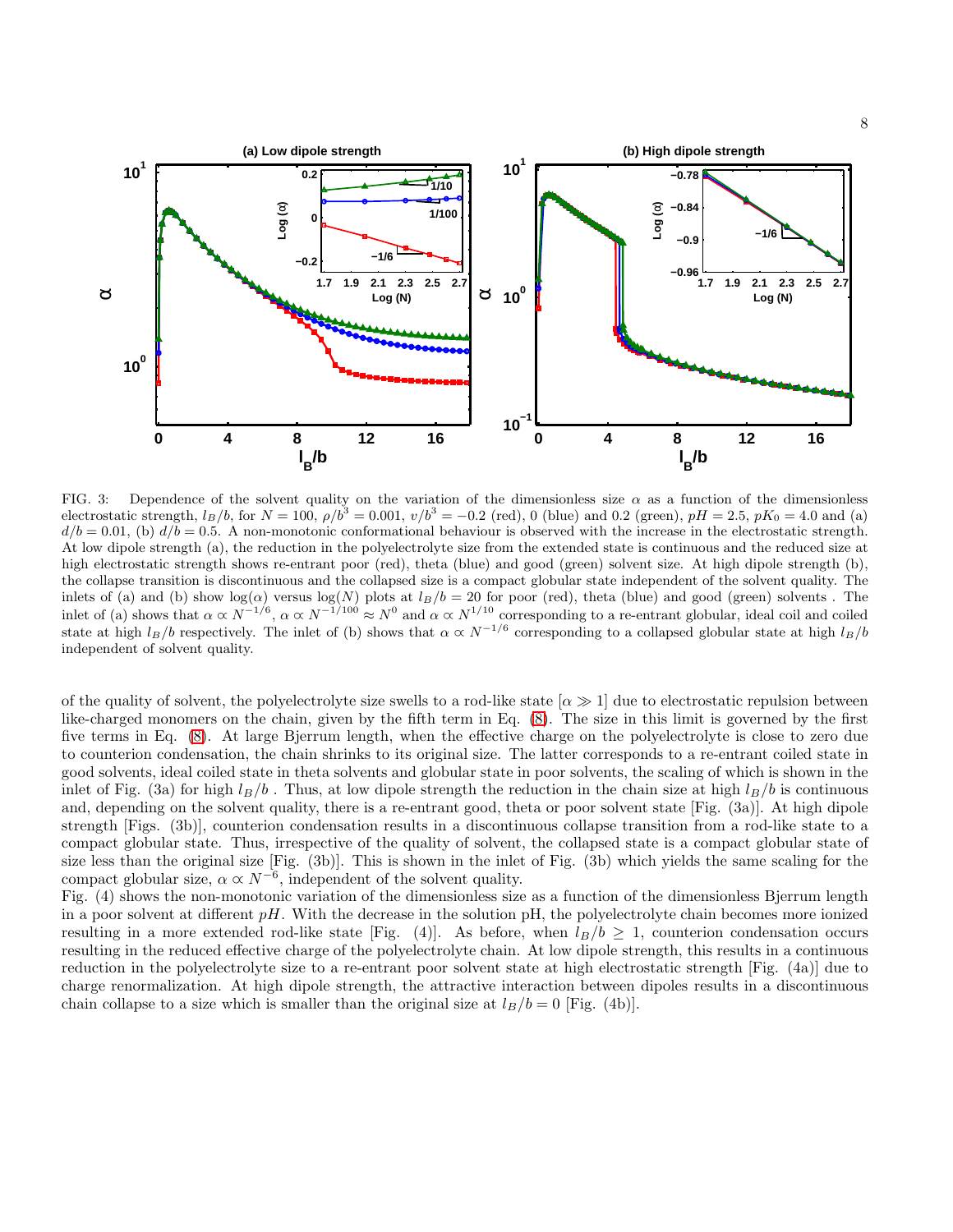

FIG. 4: Dependence of the solution pH on the variation of the dimensionless size  $\alpha$  as a function of the dimensionless electrostatic strength,  $l_B/b$ , for  $N = 100$ ,  $\rho/b^3 = 0.001$ ,  $v/b^3 = -0.2$ ,  $pH = 1, 2, 3$ ,  $pK_0 = 4$  and (a)  $d/b = 0.01$ , (b)  $d/b = 0.5$ . The polyelectrolyte chain extension is higher at low pH because of the higher fraction of charges on the chain backbone. At low dipole strength (a), the reduction in the polyelectrolyte size from the extended state is continuous and the reduced size at high electrostatic strength shows re-entrant poor solvent size. At high dipole strength (b), the collapse transition is discontinuous and the collapsed size is a compact globular state independent of the solvent quality.

### IV. SUMMARY AND CONCLUSION

In this work we have presented a self-consistent variational theory for the conformational behaviour of weak polyelectrolytes which includes, crucially, the variation in dipole strength of the ion-pairs formed due to counterion condensation. The conformational behaviour is studied as a function of the solvent quality, the solution pH or the degree of polymerization and captures several qualitative features of viscometric and light scattering measurements on weak polyelectrolytes [\[9](#page-13-7)]. This include non-monotonic variation of the polyelectrolyte size as a function of the increase in the electrostatic strength; a continuous reduction in the polyelectrolyte size at low dipole strength corresponding to smaller and less polarizable condensed counterions; a discontinuous collapse transition at high dipole strength, corresponding to larger and more polarizable condensed counterions; a re-entrant good, theta and poor solvent size at low dipole strength due to charge renormalization in the presence of counterion condensation at high electrostatic strength; a discontinuous collapse transition to compact globular state, independent of the solvent quality, at high dipole strength due to attractive dipole interaction between ion-pairs. Here, as in experiments, the discontinuous chain collapse at higher dipole strength, which abruptly reduce the size of a weak polyelectrolyte, occurs at much lower value of the electrostatic interaction strength compared to the case when the dipole strength is low.

The self-consistent mean field approach of the uniform expansion method presented here has been used earlier to study the effects of counterion condensation in strong polyelectrolytes [\[12](#page-13-13)]. However, the main difference between the present work and the previous work in Ref. [\[12\]](#page-13-13) is that in the latter work the effect of counterion condensation is not due to the dipolar interactions between condensed counterions, but due to disparity between the bulk dielectric constant and local dielectric constant close to the chain backbone. The neglect of dipolar interactions results in a continuous reduction in the chain size as a function of the Bjerrum length. This can not explain the experimental results which observe a shift from the continuous to the discontinuous transition with the increase in the size and polarizability of the counterions.

Thus, a continuous reduction in the polyelectrolyte size and a discontinuous collapse to a compact globular state at high electrostatic strength, observed in independent simulations in references [\[14,](#page-13-11) [16\]](#page-13-12) and [\[17\]](#page-13-10) respectively, are subsumed and unified in the present theory which shows a shift from continuous to discontinuous collapse transition with the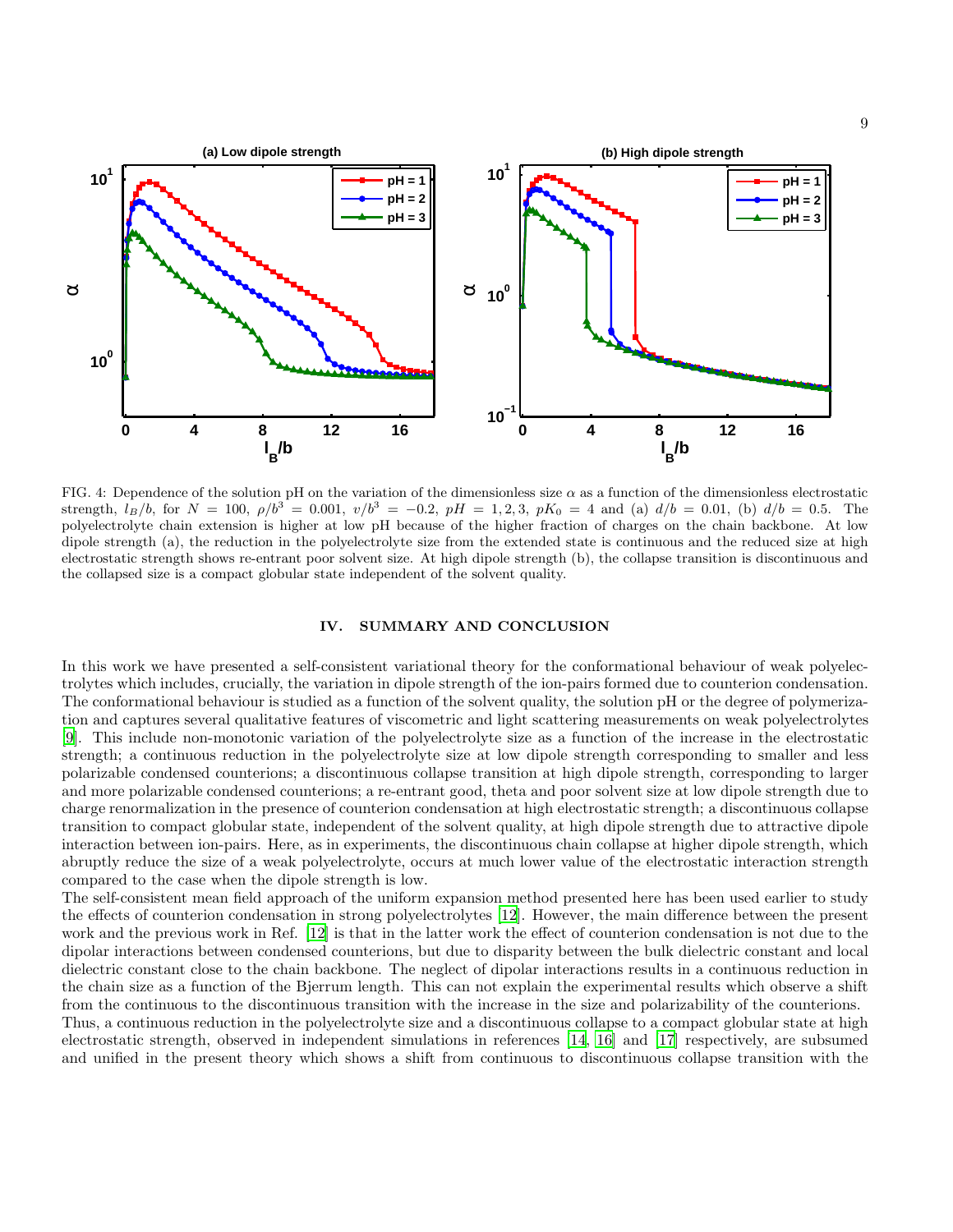increase in the dipole strength, in agreement with experiments [\[9\]](#page-13-7). The present work shows that the dipole strength of the ion-pairs, formed due to condensed counterions at high electrostatic strength, plays a significant role in determining the nature of collapse transition and the size of the collapsed state at high electrostatic strength. It also shows that even for low degree of polymerization, the attractive interaction between ion-pairs of higher dipole strength can induce discontinuous collapse transition. Thus, the reason for either observing continuous collapse transition at low degree of polymerization [\[16\]](#page-13-12) or discontinuous collapse transition at high degree of polymerization [\[17\]](#page-13-10) in recent simulations can not be merely attributed to finite size effects, but has to considered in relation to the dipole strength of the ion-pairs formed between charged monomers and oppositely charged condensed counterions at high electrostatic strength.

# Appendix A: Derivation of the two-body interaction strength in the presence of the dipolar interactions

The interaction potential in the presence of counterions is

$$
U(r) = U_{rep}(r) + U_{att}(r) + U_d(r)
$$
\n(A1)

where,  $U_{rep}(r)$  and  $U_{att}(r)$  are the hardcore and weak attractive potentials respectively.  $U_d(r)$  is the interaction energy between two dipoles separated at a distance  $r$ , which is assumed to be weak. The Mayer  $f$ -function is given by

$$
f(r) = e^{-\beta \{U_{rep}(r) + U_{att}(r) + U_d(r)\}} - 1.
$$
\n(A2)

In terms of the Mayers  $f$ -function, the expression for the two-body interaction strength is given by

$$
v_2 = -4\pi \int_0^\infty dr r^2 f(r)
$$
  
=  $-4\pi \int_0^b dr r^2 f(r) - 4\pi \int_b^\infty dr r^2 f(r).$  (A3)

For  $r < b$ ,  $\beta U_{rep}(r) \gg 1$ , only the repulsive potential dominates resulting  $f(r) = e^{-\beta U_{rep}(r)} - 1 \approx -1$ . For  $r > b$ , on the other hand, the attractive potentials dominate and  $\beta(U_{att}(r)+U_d(r)) < 1$ , which results in  $f(r) = e^{-\beta\{U_{att}(r)+U_d(r)\}}-1 \cong$  $-\beta\{U_{att}(r) + U_d(r)\}\.$  Therefore, the modified expression for the two-body interaction term in the presence of dipolar interactions can be approximately written as

$$
v_2 \approx 4\pi \int_0^b dr \, r^2 + \frac{4\pi}{k_B T} \int_b^\infty dr \, r^2 \, U_{att}(r) + \frac{4\pi}{k_B T} \int_b^\infty dr \, r^2 \, U_d(r)
$$

$$
\approx \left(1 - \frac{\theta}{T}\right) b^3 + \frac{4\pi}{k_B T} \int_b^\infty dr \, r^2 \, U_d(r). \tag{A4}
$$

where  $\theta \approx -(b^3 k_B)^{-1} \int_{1}^{\infty}$  $\int_{b}^{\infty} dr r^2 U_{att}(r)$  is called the  $\theta$ -temperature. The term  $\left(1 - \frac{\theta}{T}\right)$  $\mathcal{I}$  $\int b^3$  is the excluded volume, v, and it can either be positive, negative or zero depending on whether  $T > \theta$ ,  $T < \theta$  or  $T = \theta$  respectively. Using the expression for  $\beta U_d(r) = -4\pi (1-f)^2 l_B^2 d^4/3 r^6$ ,  $v_2$  can be written as

$$
v_2 \approx v + 4\pi \int_b^{\infty} dr \, r^2 \left( -\frac{4\pi (1 - f)^2 l_B^2 d^4}{3 \, r^6} \right)
$$
  
= 
$$
v - \frac{16\pi^2 (1 - f)^2 l_B^2 d^4}{9 \, b^3}.
$$
 (A5)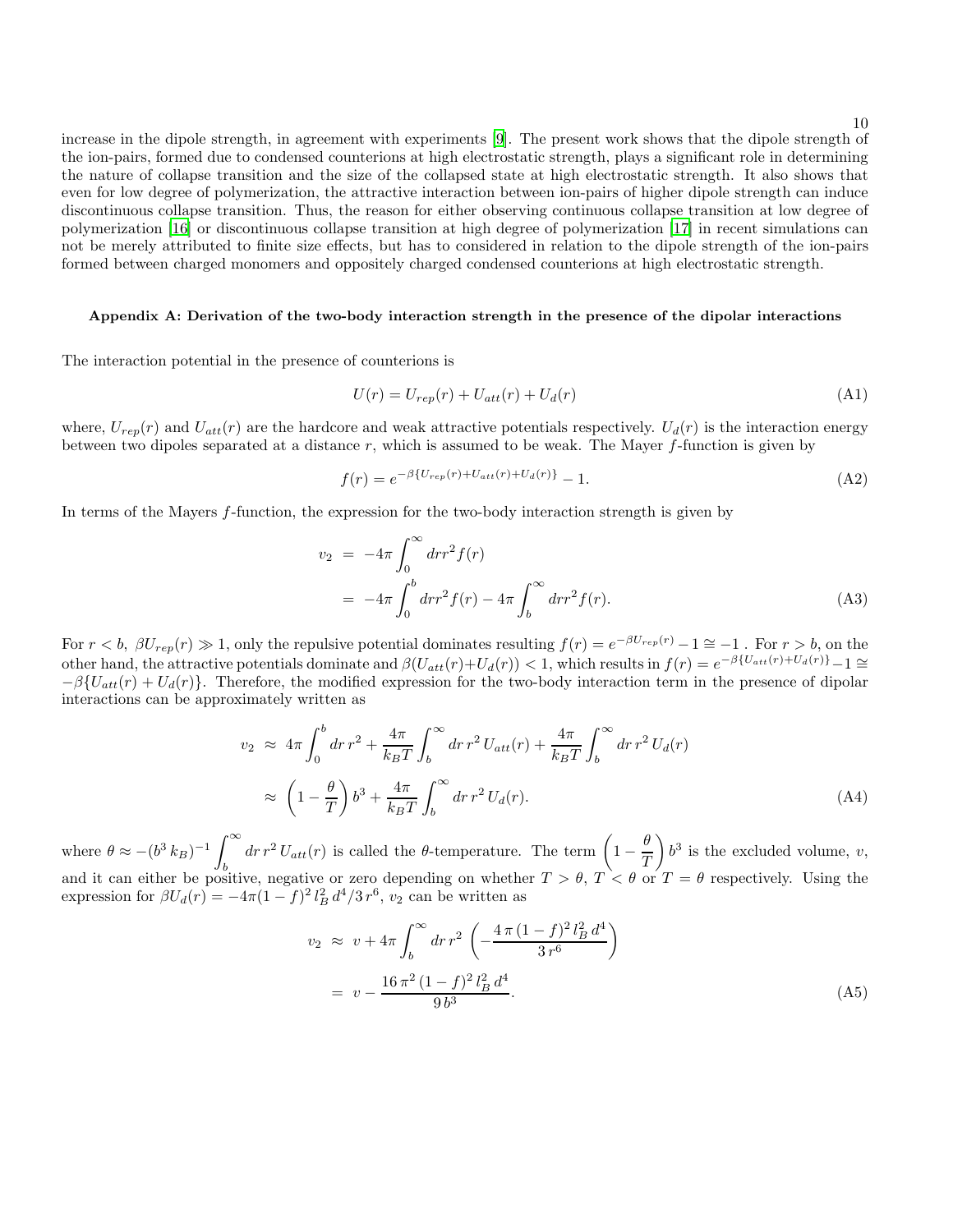## Appendix B: Uniform Expansion Method for weak polyelectrolytes in the presence of dipolar interactions

The detailed calculations of the entropic term are fairly standard and can be found in Refs. [\[28\]](#page-13-22) and [\[19](#page-13-21)]. The corresponding result is

<span id="page-10-0"></span>
$$
\langle \mathbf{R}^2 \rangle \langle \mathcal{H}_0 - \mathcal{H}_1 \rangle - \langle \mathbf{R}^2 (\mathcal{H}_0 - \mathcal{H}_1) \rangle = N b_1^4 \left( \frac{1}{b_1^2} - \frac{1}{b^2} \right).
$$
 (B1)

To calculate  $\langle \mathbf{R}^2 \rangle \langle \mathcal{H}_2 \rangle - \langle \mathbf{R}^2 (\mathcal{H}_2) \rangle$ , we use

$$
\delta\left[\mathbf{R}_n - \mathbf{R}_m\right] = \int_{-\infty}^{\infty} \frac{d^3 \mathbf{k}}{(2\pi)^3} e^{i\mathbf{k} \cdot |\mathbf{R}_n - \mathbf{R}_m|}
$$
(B2)

and the result

$$
\left\langle e^{i\mathbf{k}\cdot|\mathbf{R}_n-\mathbf{R}_m|} \right\rangle = e^{-\mathbf{k}^2(n-m)b_1^2/6}.
$$
\n(B3)

This leads to the following result:

<span id="page-10-1"></span>
$$
\langle \mathbf{R}^2 \rangle \langle \mathcal{H}_2 \rangle - \langle \mathbf{R}^2 (\mathcal{H}_2) \rangle = \frac{v_2 b_1^4}{12\pi^2} \int_0^N dn \int_0^N dm \int_0^\infty dk \, k^4 (n-m)^2 \, e^{-k^2 (n-m)b_1^2/6} \tag{B4}
$$

where

$$
v_2 = v - \frac{16\,\pi^2\,(1-f)^2\,l_B^2\,d^4}{9\,b^3}.\tag{B5}
$$

 $\boldsymbol{v}$  is the strength of the excluded volume.

To calculate  $\langle \mathbf{R}^2 \rangle \langle \mathcal{H}_c \rangle - \langle \mathbf{R}^2 \mathcal{H}_c \rangle$ , we use the following identity:

$$
\frac{\exp(-\kappa |\mathbf{R}_n - \mathbf{R}_m|)}{|\mathbf{R}_n - \mathbf{R}_m|} = \int_{-\infty}^{\infty} \frac{d^3 \mathbf{k}}{(2\pi)^3} \frac{\exp(i\mathbf{k} \cdot |\mathbf{R}_n - \mathbf{R}_m|)}{\kappa^2 + \mathbf{k}^2}.
$$
(B6)

Further simplification results in

$$
\langle \mathbf{R}^2 \rangle \langle \mathcal{H}_c \rangle - \langle \mathbf{R}^2 \mathcal{H}_c \rangle = \frac{f^2 b_1^4 l_B}{6\pi^2} \int_0^N dn \int_0^n dm \int_0^\infty \frac{k^4 (n-m)^2}{(\kappa^2 + k^2)} e^{-k^2 (n-m)b_1^2/6}.
$$
 (B7)

Defining the dimensionless quantities  $k_0 = k N^{1/2} b_1$ ,  $\kappa_0 = k N^{1/2} b_1$ ,  $m = nx$  and  $n = Ny$  the above equation can be written in the dimensionless form

<span id="page-10-2"></span>
$$
\langle \mathbf{R}^2 \rangle \langle \mathcal{H}_c \rangle - \langle \mathbf{R}^2 \mathcal{H}_c \rangle = \frac{f^2 l_B N^{5/2} b_1}{6\pi^2} \int_0^1 dy \int_0^1 dx \int_0^\infty dk_0 \frac{k_0^4 (1-x)^2 y^3}{(\kappa_0^2 + k_0^2)} e^{-k_0^2 (1-x) y/6}.
$$
 (B8)

The uniform expansion method of Edwards and Singh [\[19\]](#page-13-21) does not include the three-body interaction term. A detailed calculation, which can be found in Ref. [\[20\]](#page-13-15), yields

$$
\langle \mathbf{R}^2 \mathcal{H}_3 \rangle = \frac{w}{6} \int_0^N dn \int_0^N dm \int_0^N dl \langle R^2 \, \delta[\mathbf{R}_n - \mathbf{R}_m] \, \delta[\mathbf{R}_m - \mathbf{R}_l] \rangle. \tag{B9}
$$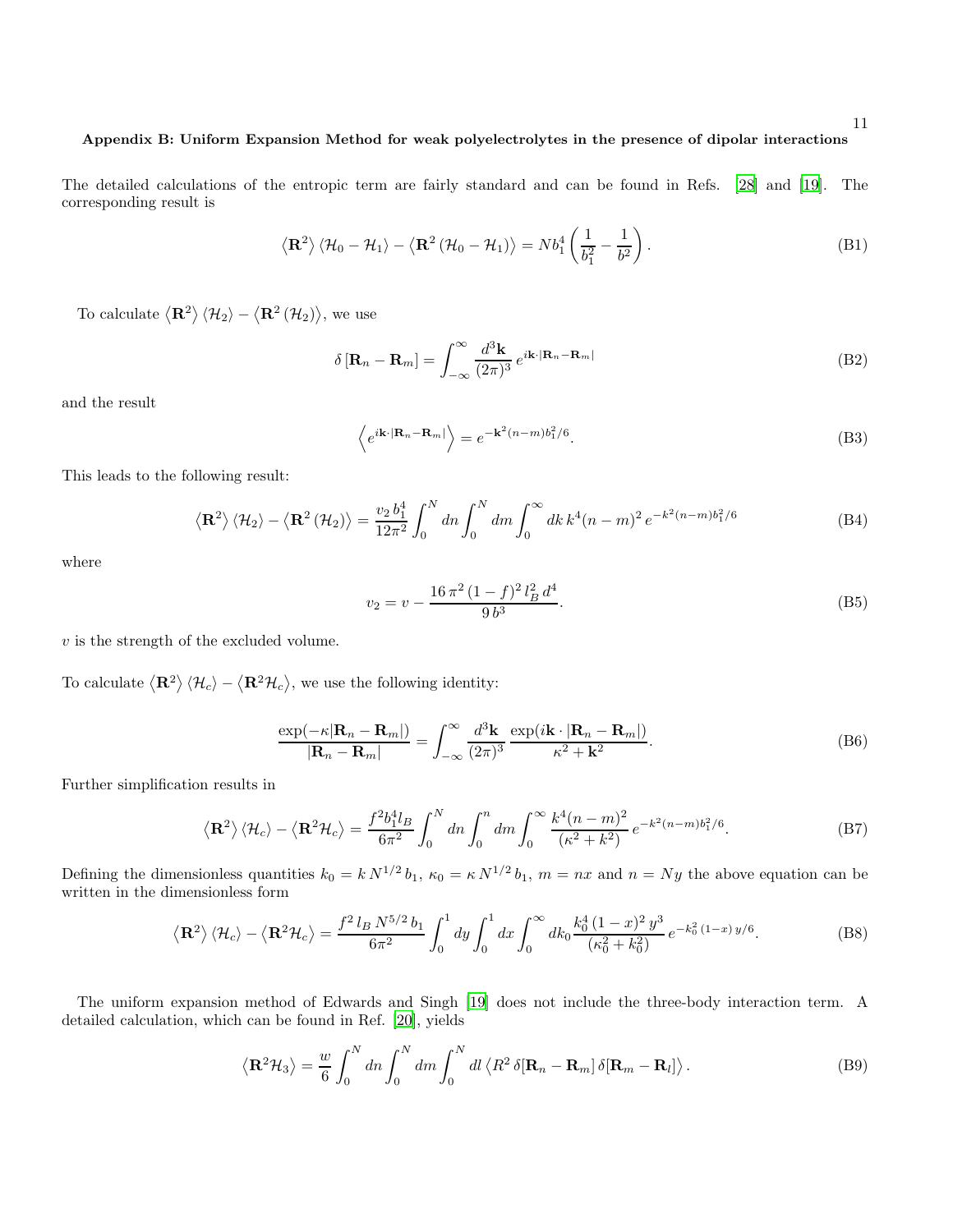In terms of the wave vectors  $\bf{k}$  and  $\bf{q}$ , the above equation can be rewritten as

$$
\frac{w}{6} \int_{-\infty}^{\infty} \frac{d^3 \mathbf{k}}{(2\pi)^3} \int_{-\infty}^{\infty} \frac{d^3 \mathbf{q}}{(2\pi)^3} \int_0^N dn \int_0^N dm \int_0^N dl \left\langle \mathbf{R}^2 e^{i\mathbf{k} \cdot |\mathbf{R}_n - \mathbf{R}_m|} e^{i\mathbf{q} \cdot |\mathbf{R}_m - \mathbf{R}_l|} \right\rangle.
$$
 (B10)

Expanding the mean square end-to-end distance and the probability distribution in terms of internal coordinates and using the fact that the probability distribution is Gaussian, we get

<span id="page-11-0"></span>
$$
\langle \mathbf{R}^2 \mathcal{H}_3 \rangle = \frac{w}{6} \int_{-\infty}^{\infty} \frac{d^3 \mathbf{k}}{(2\pi)^3} \int_{-\infty}^{\infty} \frac{d^3 \mathbf{q}}{(2\pi)^3} \int_0^N dn \int_0^N dm \int_0^N dl \left[ Nb_1^2 - \frac{\mathbf{k}^2 (n-m)^2 b_1^4}{3} - \frac{\mathbf{q}^2 (m-l)^2 b_1^4}{3} \right]
$$

$$
e^{-\mathbf{k}^2 (n-m)b_1^2/6} e^{-\mathbf{q}^2 (m-l)b_1^2/6}.
$$
 (B11)

Repetition of the above procedure to calculate  $\langle \mathbf{R}^2\rangle \langle \mathcal{H}_3\rangle$  gives

<span id="page-11-1"></span>
$$
\langle \mathbf{R}^2 \rangle \langle \mathcal{H}_3 \rangle = N b_1^2 \frac{w}{6} \int_{-\infty}^{\infty} \frac{d^3 \mathbf{k}}{(2\pi)^3} \int_{-\infty}^{\infty} \frac{d^3 \mathbf{q}}{(2\pi)^3} \int_0^N dn \int_0^N dm \int_0^N dl \ e^{-\mathbf{k}^2 (n-m)b_1^2/6} e^{-\mathbf{q}^2 (m-l)b_1^2/6}.
$$
 (B12)

Subtracting Eq. [\(B11\)](#page-11-0) form Eq. [\(B12\)](#page-11-1) one obtains

<span id="page-11-2"></span>
$$
\langle \mathbf{R}^2 \rangle \langle \mathcal{H}_3 \rangle - \langle \mathbf{R}^2 \mathcal{H}_3 \rangle = \frac{w}{6} \int_{-\infty}^{\infty} \frac{d^3 \mathbf{k}}{(2\pi)^3} \int_{-\infty}^{\infty} \frac{d^3 \mathbf{q}}{(2\pi)^3} \int_0^N dn \int_0^N dm \int_0^N dl \left[ \frac{\mathbf{k}^2 (n-m)^2 b_1^4}{3} + \frac{\mathbf{q}^2 (m-l)^2 b_1^4}{3} \right]
$$
  

$$
e^{-\mathbf{k}^2 (n-m)b_1^2 / 6} e^{-\mathbf{q}^2 (m-l)b_1^2 / 6}
$$
  

$$
= \frac{w b_1^4}{12\pi^4} \int_0^{\infty} dk \int_0^{\infty} dq \int_0^N dn \int_0^n dm \int_0^m dl \left[ (n-m)^2 k^4 q^2 + (m-l)^2 k^2 q^4 \right]
$$
  

$$
e^{-k^2 (n-m) b_1^2 / 6} e^{-q^2 (m-l) b_1^2 / 6}.
$$
 (B13)

The last integral diverges as  $q \to \infty$ . The divergence can be removed by introducing an upper cut-off for the wave number q, the details of which are discussed in Ref.  $[20]$ . The integrations in Eqs.  $(B1)$ ,  $(B4)$ ,  $(B8)$  and  $(B13)$  can easily be carried out. Substitution of the results in Eq. [\(7\)](#page-3-3) gives the following variational equation.

$$
Nb_1{}^2 \left(1 - \frac{b_1{}^2}{b^2}\right) + \frac{\sqrt{6}\left(v - \frac{16\pi^2\left(1 - f\right)^2 l_B^2 d^4}{9\,b^3}\right) N^{3/2}}{\pi^{3/2}b_1} + \frac{f^2 l_B N^{5/2} b_1 \Lambda(\kappa_0)}{6\pi^2} + \frac{wN}{b_1{}^4} = 0,\tag{B14}
$$

where

$$
\Lambda(\kappa_0) = \int_0^\infty dk_0 \int_0^1 dy \int_0^1 dx \frac{k_0^4 (1-x)^2 y^3}{(\kappa_0^2 + k_0^2)} e^{-k_0^2 (1-x) y/6}.
$$
\n(B15)

Dividing the above equation by  $Nb_1^2$ , taking  $\alpha = b_1/b$  and considering  $w \sim b^6$ , we obtain the variational equation given by Eq. [\(8\)](#page-3-1).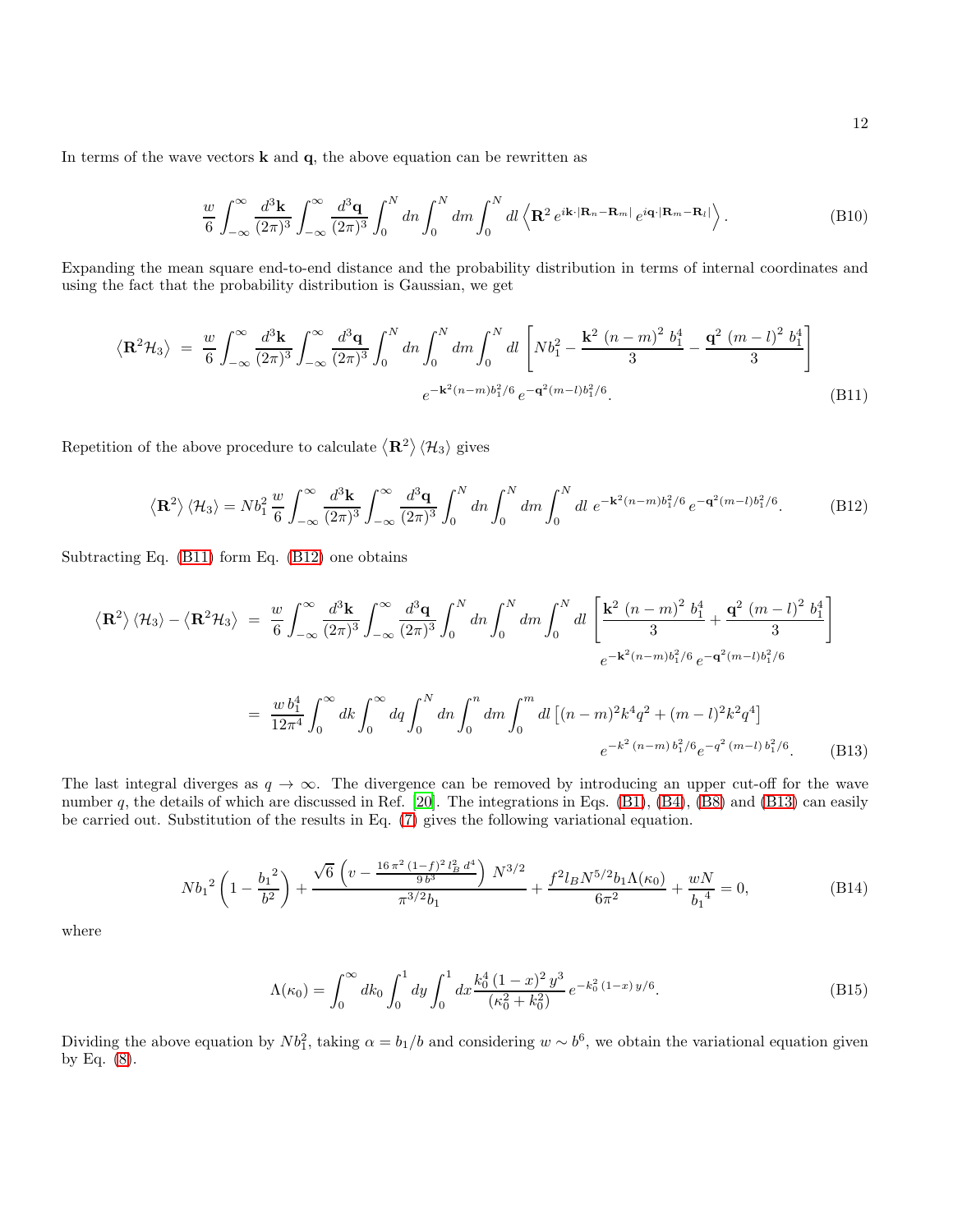The variational equation in the Edwards-Singh method directly estimates  $\frac{\partial F}{\partial R}$  [\[18\]](#page-13-14). Therefore the effective free energy of the polyelectrolyte chain can be estimated employing the method of thermodynamic integration which leads to Eq. [\(9\)](#page-3-2).

#### Appendix C: Calculation of the ideal entropy of mixing

If N is the degree of polymerization and M is number of ionized monomers, then the degree of ionization is  $f = \frac{M}{N}$ . For a weak polyelectrolyte at a given pH, the ionized and non-ionized monomers are randomly distributed along the chain backbone. At vanishingly small  $l_B$ , therefore, the ideal entropy of mixing of the ionized and non-ionized monomers can be written as

$$
S_{mix} = k_B \log_{10} \left[ \frac{N!}{(N-M)! \, M!} \right]. \tag{C1}
$$

Using Stirling's approximation for large  $N$  and  $M$ ,

$$
S_{mix} = k_B \left[ -N \log_{10} \frac{(N-M)}{N} + M \log_{10} \left( \frac{N-M}{M} \right) \right]
$$
  
=  $-k_B N \left[ f \log_{10} f + (1-f) \log_{10} (1-f) \right].$  (C2)

The free energy of mixing is given by

$$
F_{mix} = -T S_{mix}
$$
  
= N k<sub>B</sub> T [f log<sub>10</sub> f + (1 - f) log<sub>10</sub> (1 - f)]. (C3)

Therefore,

$$
\beta F_{mix} = N \left[ f \log_{10} f + (1 - f) \log_{10} (1 - f) \right]. \tag{C4}
$$

The free energy due to charge density fluctuations is given by

$$
\beta F_{fl} = -\frac{\kappa^3}{12 \pi} V
$$
  
= 
$$
-\frac{(4 \pi)^{3/2} V}{12 \pi} l_B^{3/2} \rho^{3/2} [f + 2 (1 - f)]^{3/2}
$$
  
= 
$$
-\frac{(4 \pi)^{1/2} V}{3} l_B^{3/2} \rho^{3/2} (2 - f)^{3/2}.
$$
 (C5)

Differentiating with respect to  $f$  gives,

$$
\partial_f (\beta F_{fl}) = N \pi^{1/2} l_B^{3/2} [\rho (2 - f)]^{1/2}, \qquad (C6)
$$

where  $N = \rho V$ .